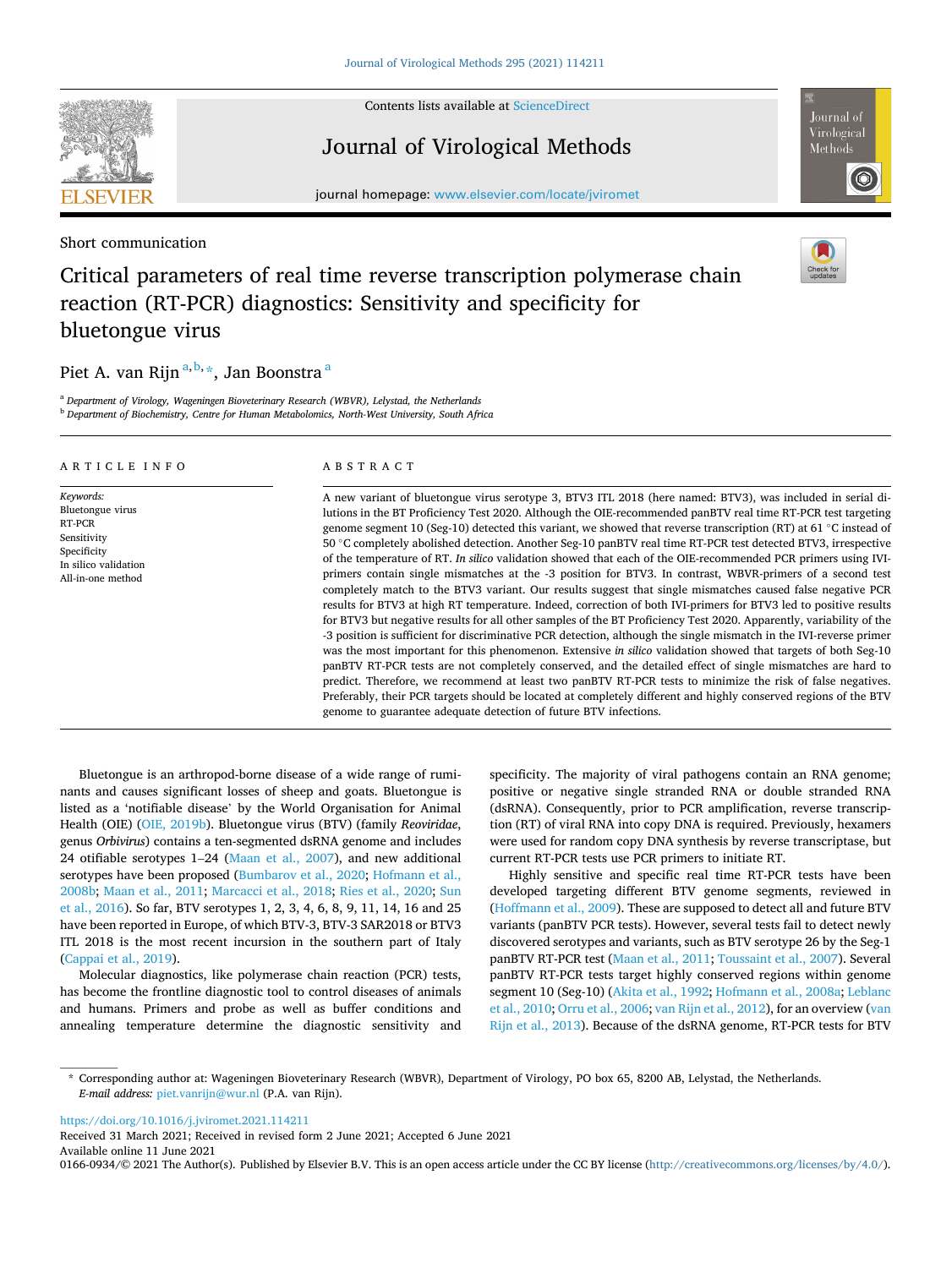<span id="page-1-0"></span>require denaturation of extracted viral dsRNA (external denaturation) before RT (predenaturation) and PCR are performed as described for many RT-PCR tests, i.e. the OIE-recommended panBTV RT-PCR test ([OIE, 2019a](#page-3-0)). To reduce labour and the risk of contamination, we have developed the all-in-one method by which all steps, predenaturation (internal denaturation), RT, PCR, and real time detection are performed after the complete RT-PCR mix was added to isolated dsRNA ([van Rijn](#page-3-0)  [et al., 2012\)](#page-3-0). This all-in-one RT-PCR protocol uses a set of primers and probe (WBVR-primers), which is also applicable for many other sets of primers and probe, including the OIE-recommended set (IVI) using slightly modified primers and probe compared to the original set [\(Hof](#page-3-0)[mann et al., 2008a](#page-3-0); [OIE, 2019a](#page-3-0)) (Table 1). *In silico* validation by the automated tool PCRv demonstrated that Seg-10 panBTV PCR tests target highly conserved, specific regions of Seg-10 [\(van Weezep et al., 2019](#page-3-0)). Diagnostic sensitivity and specificity are potentially high, since, with a very few exceptions, a maximum of one mismatch per primer or probe was found for BTV sequences, while for nonBTVsequences contain at least four mismatches.

Nevertheless, we found false negative PCR results with IVI-primers and probe for BTV3 ITL 2018 by use of a higher temperature for RT (Table 2, column 1). Three dilutions of BTV3 were included twice in the BT Proficiency Test 2020 organized by the European Reference Laboratory for Bluetongue, Madrid, Spain. RNAs were automatically isolated using MagNA Pure 96 system and the accompanying DNA and Viral NA Small Volume Kit (Roche, Almere, the Netherlands). Both serial dilutions of BTV3 were repeatedly PCR-negative, in contrast to results with WBVR-primers and probe. The main difference between the OIErecommended RT-PCR protocol and the all-in-one RT-PCR protocol using Lightcycler RNA Master HybProbe® (Roche) is RT at 48 ◦C instead of 61 ◦C. However, modifications such as annealing at 50 ◦C for 20 s prior to initiate RT, elongation temperature at 61 °C instead of 72 °C, and use of the Lightcycler 480 RNA Master Hydrolysis Probes® (Roche) did not result in detection of BTV3 (Table 2, column 2). Apparently, these modifications were not sufficient to increase the sensitivity for this variant of BTV3. Both supplied kits of Roche use Thermus thermophilus DNA polymerase (Tth) for RT as well as for PCR. Tth is thermostable and has intrinsic reverse transcriptase activity at high temperature in the presence of manganese. Possibly, the Tth enzyme failed to transcribe RNA of BTV3 into copy DNA. Therefore, predenaturation (external denaturation) of isolated dsRNA samples was carried out before adding RT-PCR mix based on the OneStep RT-PCR Kit® (Qiagen) to allow RT at 50 ◦C, followed by PCR with annealing at 55 ◦C and elongation at 72 ◦C. PCR results of all samples were similarly considered positive or negative for both panBTV RT-PCR tests (Table 2, column 3). We suggest that the lower RT temperature at 50 ◦C is crucial for successful detection in the case of IVI-primers and probe. We proposed that mismatches in IVIprimers or probe likely cause the difference in detection of BTV3, although use of different enzymes, reverse transcriptase and DNA

## **Table 1**

**List of primers and probe of Seg-10 panBTV PCR tests**. Sequences of forward primers (F), probes (P) and reverse primers (R) (5′ -*>* 3′ ) indicated by IVI and WBVR have been described ([Hofmann et al.,](#page-3-0) [2008a;](#page-3-0) [OIE, 2019a;](#page-3-0) [van Rijn et al., 2012\)](#page-3-0), but IVI-primers slightly modified compared to the original sequences ([Hofmann et al.,](#page-3-0) [2008a\)](#page-3-0)(underlined). Sequences are indicated in the 5′ -*>* 3′ order. Mismatches and corrected nucleotides for BTV-3 SAR2018 are in bold and double underlined, respectively.

| WBVR-F:    | AGTGTCGCTGCCATGCTATC        |
|------------|-----------------------------|
| WBVR-P:    | CGAACCTTTGGATCAGCCCGGA      |
| WBVR-R:    | GCGTACGATGCGAATGCA          |
| $IVI-F:$   | TGGAYAAAGCRATGTCAAA         |
| $IVI-P:$   | ARGCTGCATTCGCATCGTACGC      |
| $IVI-R:$   | ACRTCATCACGAAACGCTTC        |
| $IVIc-F$ : | TGGAYAAAGCRATGTCTAA         |
| $IVIc-R$ : | <b>ACRTCATCACGAAACGCCTC</b> |

#### **Table 2**

**RT-PCR results for the BT Proficiency Test 2020 using different RT-PCR protocols.** RNAs were automatically isolated using MagNA Pure 96 system and the accompanying DNA and Viral NA Small Volume Kit (Roche). The used RT-PCR kits are indicated: Hybrid; Lightcycler RNA Master HybProbe® (Roche), Hydrol; Lightcycler 480 RNA Master Hydrolysis Probes® (Roche), QS5; OneStep RT-PCR Kit® (Qiagen). Sets of primers and probe are indicated by WBVR and IVI according to Table 1. Predenaturation: int; all-in-one method (internal denaturation), ext; predenaturation prior adding RT-PCR mix (external denaturation). Time and temperature of different intervals, and total running time of 45 PCR cycles are indicated. No PCR signal after 45 cycles is indicated as -.

|                                        |                | $\mathbf{1}$   |                          | 2                        |                          | 3                        |                          |
|----------------------------------------|----------------|----------------|--------------------------|--------------------------|--------------------------|--------------------------|--------------------------|
| samples of BT<br>Proficiency Test 2020 | Hybrid.        |                | Hydrol.                  |                          | QS5                      |                          |                          |
|                                        |                | <b>WBVR</b>    | <b>IVI</b>               | WBVR                     | IVI                      | <b>WBVR</b>              | <b>IVI</b>               |
| <b>BTV8 FRA 18.01</b>                  | 1              | 32.2           | 32.1                     | 32.3                     | 31.9                     | 34.6                     | 32.4                     |
| $(4557)$ (a) -4                        |                |                |                          |                          |                          |                          |                          |
| Non spiked ovine<br>blood              | $\overline{2}$ |                |                          |                          |                          |                          |                          |
| BTV3 ITL 2018 (a) -2                   | 3              | 26.1           | $\overline{a}$           | 26.9                     | $\overline{a}$           | 27.0                     | 30.5                     |
| BTV3 ITL 2018 (a) -3                   | 4              | 29.3           | $\overline{a}$           | 29.9                     | $\overline{a}$           | 30.6                     | 33.8                     |
| BTV3 ITL 2018 (a) -4                   | 5              | 32.3           |                          | 32.2                     |                          | 34.4                     | 38.9                     |
| BTV4 MOR 2009 (b)                      | 6              | 31.9           | 34.2                     | 32.0                     | 33.3                     | 34.3                     | 31.9                     |
| $-4$                                   |                |                |                          |                          |                          |                          |                          |
| Mix of $#1$ and $#14$                  | 7              | 32.0           | 32.1                     | 31.9                     | 31.9                     | 42.1                     | 32.0                     |
| BTV3 ITL 2018 (a) -2                   | 8              | 26.0           | $\overline{\phantom{0}}$ | 26.6                     | $\overline{\phantom{0}}$ | 26.9                     | 30.8                     |
| BTV3 ITL 2018 (a) -3                   | 9              | 29.5           | $\overline{\phantom{0}}$ | 29.7                     | $\overline{\phantom{0}}$ | 30.7                     | 34.1                     |
| BTV3 ITL 2018 (a) -4                   | 10             | 32.3           | $\overline{a}$           | 32.3                     | $\overline{a}$           | 34.3                     | 38.0                     |
| Non spiked bovine<br>blood             | 11             |                |                          |                          |                          |                          | $\overline{\phantom{0}}$ |
| Non spiked pool of                     | 12             |                |                          |                          |                          |                          |                          |
| ovine bloods                           |                |                |                          |                          |                          |                          |                          |
| BTV16 ITL 2004/01<br>$(b) -4$          | 13             | 33.9           | 34.1                     | 34.7                     | 34.8                     | 37.7                     | 31.5                     |
| EHDV1 15.02 (5374)<br>$(a) -1$         | 14             |                |                          |                          |                          |                          |                          |
| BTV4 MOR 2009 (b)<br>$-4$              | 15             | 32.5           | 35.9                     | 32.6                     | 35.2                     | 34.3                     | 31.7                     |
| controls                               |                |                |                          |                          |                          |                          |                          |
| <b>BTV</b> weak                        | W              | 33.0           | 35.5                     | 32.8                     | 31.9                     | 33.6                     | 31.5                     |
| BTV middle                             | М              | 29.6           | 32.6                     | 29.6                     | 28.6                     | 29.8                     | 28.0                     |
| <b>BTV</b> strong                      | S              | 31.2           | 30.9                     | 27.9                     | 26.7                     | 27.4                     | 26.0                     |
| negative                               | N              | $\overline{a}$ | $\overline{\phantom{0}}$ | $\overline{\phantom{0}}$ | $\overline{\phantom{0}}$ | $\overline{\phantom{0}}$ | $\overline{\phantom{0}}$ |
|                                        |                |                |                          |                          |                          |                          |                          |
| RT-PCR protocol                        |                | 20" 98 int     |                          | 20" 99 int               |                          | $3'$ 95 $ext$            |                          |
| predenatur.<br>RT                      |                | 20' 61         |                          | 20" 50                   |                          | 30' 50                   |                          |
| RT                                     |                |                |                          | $20'$ 61                 |                          |                          |                          |
| Activ. Denat.                          |                | 30" 95         |                          | $\overline{\phantom{0}}$ |                          | 15' 95                   |                          |
| PCR denaturation                       |                | $1''$ 95       |                          | $1''$ 95                 |                          | 10" 95                   |                          |
| PCR annealing                          |                | $10''$ 61      |                          | $10''$ 50                |                          | 30" 55                   |                          |
| PCR elongation                         |                | 15" 72         |                          | 30" 61                   |                          | 10" 72                   |                          |
| total time (45x)                       |                | 01:12          |                          | 01:26                    |                          | 02:03                    |                          |

polymerase, cannot be excluded.

In order to elucidate the discrepancy of prediction and PCR results, we rechecked the *in silico* validation results in more detail. Clearly, both panBTV RT-PCR tests fulfilled the maximum of one mismatch per primer or probe for BTV-3 SAR2018 (accession number: MK348546). However, in contrast to WBVR-primers, both IVI-primers contain one mismatch at position -3 for BTV3 [\(Fig. 1\)](#page-2-0). Notably, all differences between BTV-6 NET2008 and BTV-3 SAR2018 as shown in [Fig. 1](#page-2-0) are synonymous mutations, including both mismatches. This observation could suggest that these regions can vary bymutations without changing translated NS3/ NS3a protein, however, this genetic variability is limited [\(Boyce and](#page-3-0)  [McCrae, 2015](#page-3-0); [Feenstra et al., 2016\)](#page-3-0). The observed single mismatches on the -3 positions of IVI-primers were corrected for BTV3, IVI-Fc and IVI-Rc (Table 1). Different primers sets were studied using the all-in-one method at the critical RT temperature of 61 ◦C. Serial dilutions of BTV3 were detected with corrected IVI-primers, but all other previously PCR-positive samples of the BT Proficiency Test 2020 were PCR negative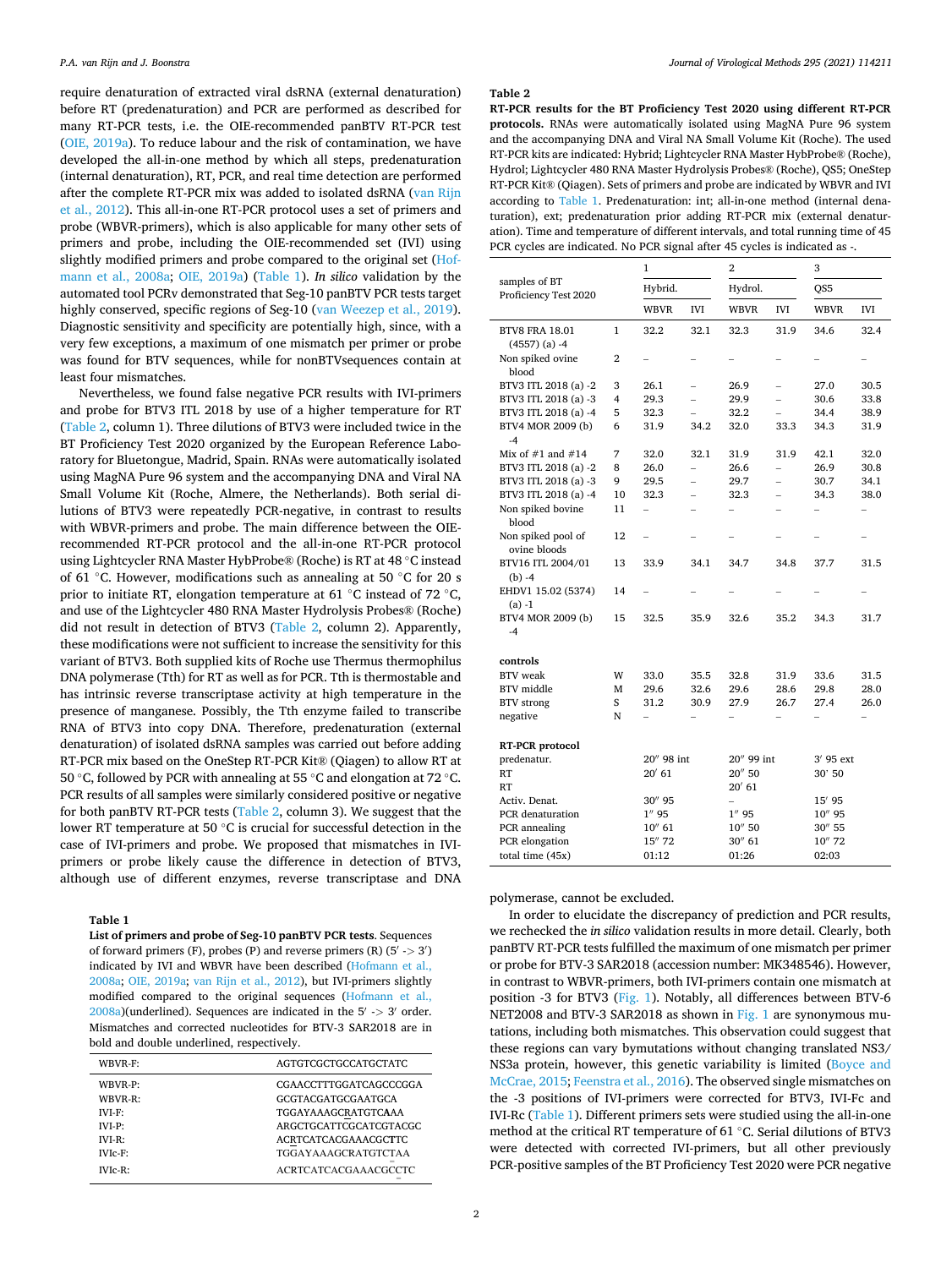<span id="page-2-0"></span>

| BTV-6 NET2008 (1-50) : GTTAAAAAGT GTCGCTGCCA TGCTATCCGG GCTGATCCAA AGGTTCGAAG/  |            |                                                            |                         |                         |                                  |  |
|---------------------------------------------------------------------------------|------------|------------------------------------------------------------|-------------------------|-------------------------|----------------------------------|--|
| BTV-3 SAR2018                                                                   |            |                                                            |                         |                         |                                  |  |
|                                                                                 | $WBVR-F$ : |                                                            | --- ---------- -------> |                         |                                  |  |
|                                                                                 | $WBVR-P:$  |                                                            |                         |                         | <---- ------------ -------       |  |
|                                                                                 |            |                                                            |                         |                         |                                  |  |
| BTV-6 NET2008 (171-230: CGGTTGCCCT TGAAATATTG GACAAAGCAA TGTCAAACAC AACTGGTGCA/ |            |                                                            |                         |                         |                                  |  |
| BTV-3 SAR2018                                                                   |            | : -T-----A-- ---------- ----------- ----T--T-- ---G-----T/ |                         |                         |                                  |  |
|                                                                                 | $TVT-F$ :  |                                                            |                         | -- --Y------R- ----A--> |                                  |  |
|                                                                                 |            |                                                            |                         |                         |                                  |  |
| BTV-6 NET2008(241-290): GAAGGCTGCA TTCGCATCGT ACGCGGAAGC GTTTCGTGAT GATGTGAGAT/ |            |                                                            |                         |                         |                                  |  |
| BTV-3 SAR2018                                                                   |            |                                                            |                         |                         |                                  |  |
|                                                                                 |            | $IVI-P: -R----- ---- ---- ---- ----$                       |                         |                         |                                  |  |
|                                                                                 | $IVI-R:$   |                                                            |                         |                         |                                  |  |
|                                                                                 | $WBVR-R$ : |                                                            |                         |                         |                                  |  |
|                                                                                 |            |                                                            |                         |                         | <-- <b>A</b> -- ---------- --Y-- |  |

**Fig. 1.** Overview of the location of primers and probes in genome segment 10. Differences in BTV-3 SAR2018 (accession nr.: MK348546) compared to BTV-6 NET2008 (accession nr.: FJ183383) are indicated. Mismatches in primers and probes for BTV3 are shadowed. Forward (F) and reverse (R) primers (underlined), and probes (P) (double underlined) of panBTV RT-PCR tests are indicated by "IVI" and "WBVR" ([OIE, 2019a;](#page-3-0) [van Rijn et al.,](#page-3-0)  [2012\)](#page-3-0). Their orientations are arrowed but sequences of the positive strand are shown.

# **Table 3**

**RT-PCR results for the BT Proficiency Test 2020 using different sets of primers and probe.** RNAs were automatically isolated using MagNA Pure 96 system and the accompanying DNA and Viral NA Small Volume Kit (Roche). RT-PCR was performed by use of the Lightcycler 480 RNA Master Hydrolysis Probes® kit (Roche) (Hydrol.) according to the all-in-one method ([van Rijn](#page-3-0)  [et al., 2012\)](#page-3-0). Sets of primers and probe are indicated by WBVR and IVI according to [Table 1](#page-1-0). The sets named IVIc-F and IVIc-R consists of the set of primers and probe according to IVI, except for the indicated primer corrected for BTV-3 SAR2018 [\(Table 1\)](#page-1-0). Time and temperature of different intervals, and total running time of 45 PCR cycles are indicated. A very weak signal without Ct value is interpreted as doubtful (d). No PCR signal after 45 cycles is indicated as -.

| samples of BT Proficiency<br><b>Test 2020</b> |                | Roche Hydrolysis kit     |                          |                          |                          |                          |  |  |
|-----------------------------------------------|----------------|--------------------------|--------------------------|--------------------------|--------------------------|--------------------------|--|--|
|                                               |                | <b>WBVR</b>              | <b>IVI</b>               | <b>IVIc</b><br>primers   | IVIc-<br>F               | IVIc-<br>$\mathbb{R}$    |  |  |
| BTV8 FRA 18.01 (4557)<br>$(a) -4$             | 1              | 31.7                     | 32.3                     |                          | 37.5                     | 38.3                     |  |  |
| Non spiked ovine blood                        | $\overline{2}$ | $\overline{\phantom{0}}$ | $\overline{\phantom{0}}$ |                          | $\overline{\phantom{0}}$ | $\overline{\phantom{0}}$ |  |  |
| BTV3 ITL 2018 (a) -2                          | 3              | 26.9                     | $\overline{a}$           | 28.1                     | $\overline{\phantom{0}}$ | 32.2                     |  |  |
| BTV3 ITL 2018 (a) -3                          | 4              | 29.3                     | $\overline{a}$           | 32.3                     | $\overline{a}$           | 36.8                     |  |  |
| BTV3 ITL 2018 (a) -4                          | 5              | 31.3                     | $\overline{\phantom{0}}$ | 35.0                     | $\overline{a}$           | 37.6                     |  |  |
| BTV4 MOR 2009 (b) -4                          | 6              | 31.7                     | 35.3                     | $\overline{a}$           | 40.0                     | $\overline{\phantom{0}}$ |  |  |
| Mix of $#1$ and $#14$                         | 7              | 31.9                     | 31.7                     | $\overline{a}$           | 35.1                     | 35.5                     |  |  |
| BTV3 ITL 2018 (a) -2                          | 8              | 26.6                     | $\overline{a}$           | 28.8                     | $\overline{\phantom{0}}$ | 33.9                     |  |  |
| BTV3 ITL 2018 (a) -3                          | 9              | 29.7                     | $\overline{a}$           | 31.5                     | $\overline{\phantom{0}}$ | 35.6                     |  |  |
| BTV3 ITL 2018 (a) -4                          | 10             | 31.8                     | $\overline{\phantom{0}}$ | 35.3                     | $\overline{\phantom{0}}$ | 40.0                     |  |  |
| Non spiked bovine blood                       | 11             | $\overline{\phantom{0}}$ |                          | $\overline{\phantom{0}}$ | -                        | -                        |  |  |
| Non spiked pool of ovine<br>bloods            | 12             | $\overline{a}$           |                          |                          | $\overline{a}$           |                          |  |  |
| BTV16 ITL 2004/01 (b) -4                      | 13             | 31.5                     | 35.4                     | $\overline{\phantom{0}}$ | 40.0                     | d                        |  |  |
| EHDV1 15.02 (5374) (a)<br>$-1$                | 14             | $\overline{\phantom{0}}$ |                          |                          |                          | $\overline{\phantom{0}}$ |  |  |
| BTV4 MOR 2009 (b) -4                          | 15             | 32.9                     | 36.7                     |                          |                          | 39.6                     |  |  |
| controls                                      |                |                          |                          |                          |                          |                          |  |  |
| <b>BTV</b> weak                               | W              | 33.5                     | 32.6                     | 40.0                     | 40.0                     | 33.9                     |  |  |
| <b>BTV</b> middle                             | M              | 29.7                     | 29.1                     | 37.6                     | 39.2                     | 31.9                     |  |  |
| <b>BTV</b> strong                             | S              | 27.1                     | 26.6                     | 31.2                     | 35.3                     | 29.2                     |  |  |
| negative                                      | N              |                          |                          |                          |                          | $\overline{\phantom{0}}$ |  |  |
| RT-PCR protocol                               |                |                          |                          |                          |                          |                          |  |  |
| predenatur.                                   |                | 20" 99 int               |                          |                          |                          |                          |  |  |
| <b>RT</b>                                     |                | 20'' 50                  |                          |                          |                          |                          |  |  |
| <b>RT</b>                                     |                | $20'$ 61                 |                          |                          |                          |                          |  |  |
| PCR denaturation                              |                | $1''$ 95                 |                          |                          |                          |                          |  |  |
| PCR annealing                                 |                | 10''50                   |                          |                          |                          |                          |  |  |
| PCR elongation                                |                | $30''$ 61                |                          |                          |                          |                          |  |  |
| total time (45x)                              |                | 01:26                    |                          |                          |                          |                          |  |  |

(Table 3). Apparently, the -3 position of PCR primers is critical if RT is performed at 61 ℃, and caused discriminative detection. Remarkably, strong, middle and weak positive PCR controls, dilutions of cultured BTV, were still detected with BTV3 corrected IVI-primers, although showing much higher Ct values than with uncorrected IVI-primers (Table 3).

Single correction of the forward IVI-primer did not lead to detection of BTV3, while Ct values for other samples were higher indicating reduced sensitivity (Table 3). Thus, this single mismatch did not improve detection of BTV3. Further, single correction of the reverse primer did lead to detection of BTV3, but with higher Ct values than for both corrected IVI-primers. Remarkably, several other BTV samples were also detected with the single corrected reverse IVI-primer, although with very high Ct values. Taken together, diagnostic sensitivity is strongly affected by matching of primers and details of the RT-PCR protocol, in particular the temperature used for RT. Further, mismatches in primers can reduce the diagnostic sensitivity, although their effect is hard to predict.

Frequent updating of PCR tests in the light of upcoming variants is required to avoid unnoticed false negative results. However, access to all variants and performing PCR tests for all these variants is laborious and hardly possible. In addition, more sequences become available while most of these virus variants have not been isolated. The automated tool PCRv predicts sensitivity and specificity (*in silico*) based on the number of mismatches in primers and probe ([van Weezep et al., 2019\)](#page-3-0). Nonetheless, *in silico* validation has shown its limitations. Potential false negatives and positives should be checked manually on source, relevance and correctness of the submission and sequence. Further, the kind and position of mismatches as well as the total number of mismatches in primers and probe(s) are not taken into account by PCRv. In addition to a summarizing table, per primer or probe, potential false negatives by descending number of mismatches and potential false positives by ascending number of mismatches are listed by PCRv (supplemented data A and B). Only accession numbers in the upper part of both lists require special attention and significantly reduce labour. In an upgraded version of PCRv the total number of mismatches in primers and probe per accession number is used as second criteria to generate the list of potential false negatives. Thus, these accession numbers then move upwards in the list and will be more pronounced.

The effect on detection by the kind and position of mismatches is hard to be evaluated automatically. For example, diagnostic sensitivity is strongly affected by the temperature of RT ([Table 2\)](#page-1-0). Further, despite of the proposed allowance of one mismatch per primer or probe, the effect of a single mismatch can vary between negligible and complete loss of detection (Table 3). On the other hand, a critical temperature for annealing will potentially enhance the diagnostic specificity. Nevertheless, extensively validated panBTV RT-PCR tests are highly specific even with lower, less critical, RT temperature. Of course, the specificity is also defined by PCR primers and probe, and their relative positions on the target sequence.

Summarizing, a new variant of BTV serotype 3, BTV3 ITL 2018 or BTV-3 SAR 2018, was detected with the OIE-recommended panBTV RT-PCR test using slightly modified primers as previously published [\(Hof](#page-3-0)[mann et al., 2008a;](#page-3-0) [OIE, 2019a](#page-3-0)). We here showed that single mismatches can lead to false negative RT-PCR results by use of a critical (higher) RT temperature. An extensively validated panBTV PCR-test not